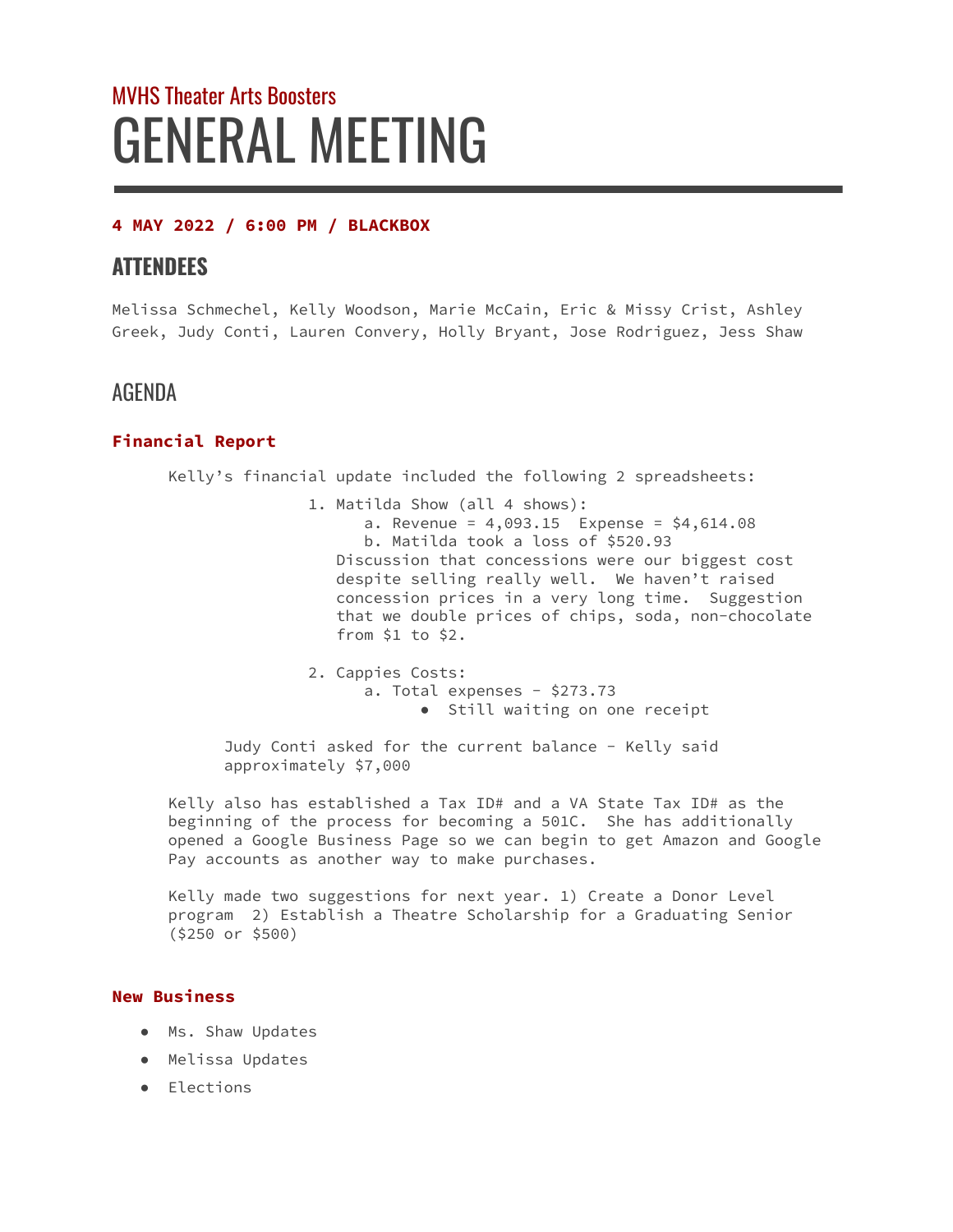# **NOTES**

#### **● Ms. Shaw Update**

- **○ DVD Orders**
	- There have been more than 20 orders so videographer will not cost Booster any additional funds.
- **○ Met Gala**
	- It will be held on May 20th, emails were sent out today.
	- Parents/Families are invited!
- **○ Theatre Trip**
	- Will be next Saturday, May 14th
	- 41 kids are going
	- \$700 donation from the Fall Festival will be used to give each student food money. Melissa offered to put the money in individual envelopes for the students.
- **○ As You Like It Show**
	- Posters are usually just the large ones for this show and we just get a few.
	- Ms Shaw wanted to know what we wanted to do about programs in the past they've been printed at school. Judy suggested we go with a virtual program as it is becoming common across the school system. Agreement made to go with a virtual program for this show.
	- This is a free show for donations
	- Boosters will pay costs for the script license (\$112) and Royalties  $(540 \times 3 \text{ shows } = 5120)$
	- Decision was made not to video this show as microphones will not be used and it is outdoors making sound difficult to record.

#### ● **Melissa Updates**

- **○ Met Gala**
	- Boosters will provide 2 cakes (usually from Costco) one for Seniors and for ITS. We also provide water.
	- Cakes usually go where we have concession stand. After the Gala everyone comes out and gets some cake a socializes in the lobby area.
	- Dress code is 3F's formal, funny or Friday (what you wore that day)
	- Senior Gifts will be presented. Melissa brought in a tumbler to show everyone. It lists all the shows for the past 4 years, except Little Shop.
	- Tumblers will be filled with candy (we have plenty left over) for Seniors. We decided not to do anything additional for ITS Seniors since Boosters has paid for their cords.